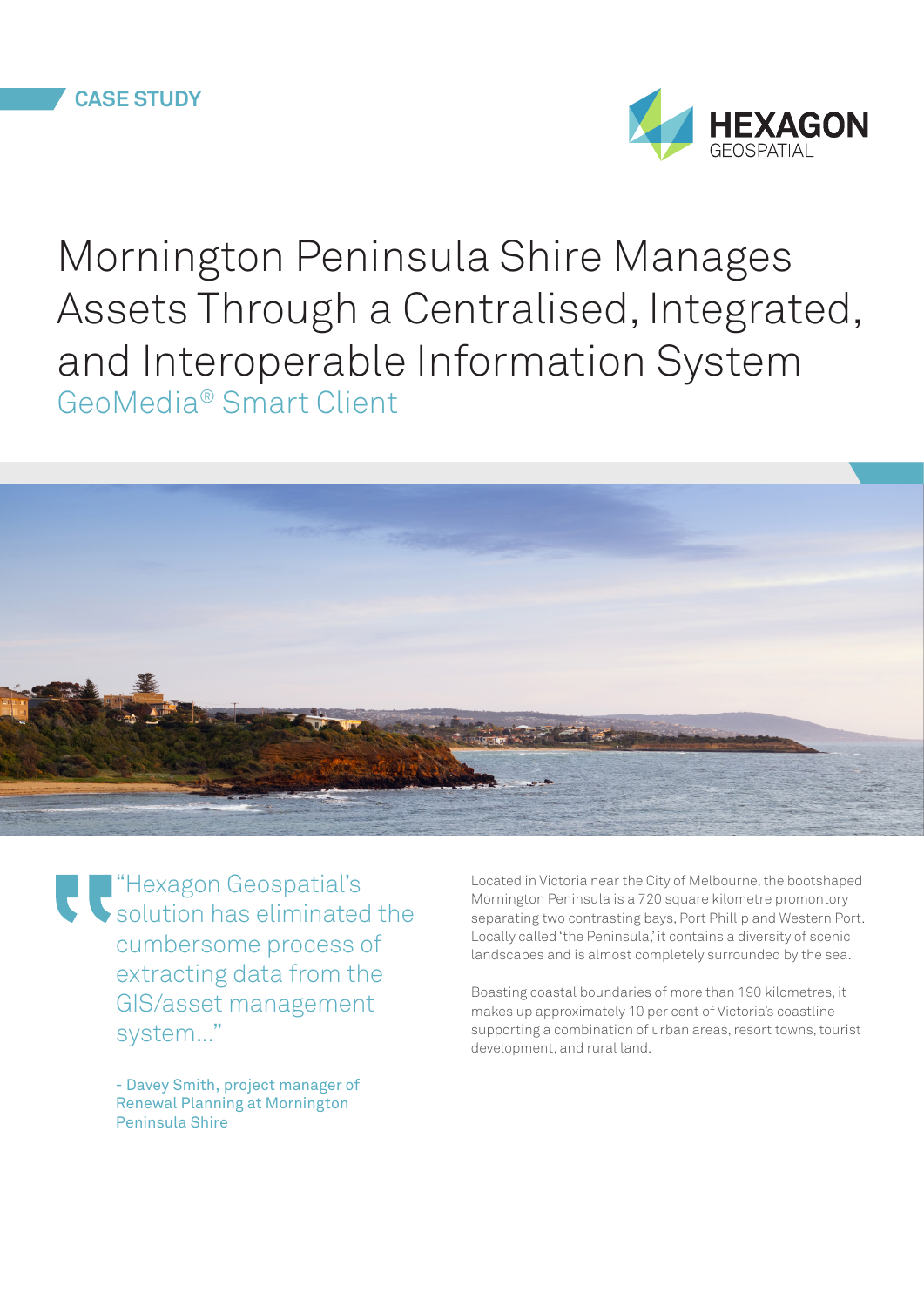### **Identifying Challenges**

When Mornington Peninsula Shire held a major review of its existing asset management solution, they found that its processes for asset collection and inspection and overall management workflows were in need of a considerable overhaul. Issues ranged from incomplete to non-existent asset collection during audit periods, reliance on paperbased inspection records, and outdated technology that prevented the customer from managing information effectively. These inefficient methods were preventing the Shire from adhering to its five core data collection requirements of gathering and recording quality data that is accurate, complete, consistent, timely, and compliant.

The Council also works with external contractors (service providers) who need access to asset information in the field for planning and updates. To facilitate consistent and accurate data collection, these contractors would derive remarkable benefit from semi-automated data collection

forms with built-in validation functionalities. The customer recognised the need for a centralised asset collection and inspection system that would visually display data, and ultimately could be made available both within and outside of the Shire offices on a real-time basis.

#### **Setting Goals**

- Provide a unfied, central database for assets that holds and displays information from all departments within the Shire
- Make this central database securely available across departments as well as to external contractors where each team has access to only relevant data
- Provide real-time updates of the central database
- Enable mobile access, editing, and updates for staff and contractors

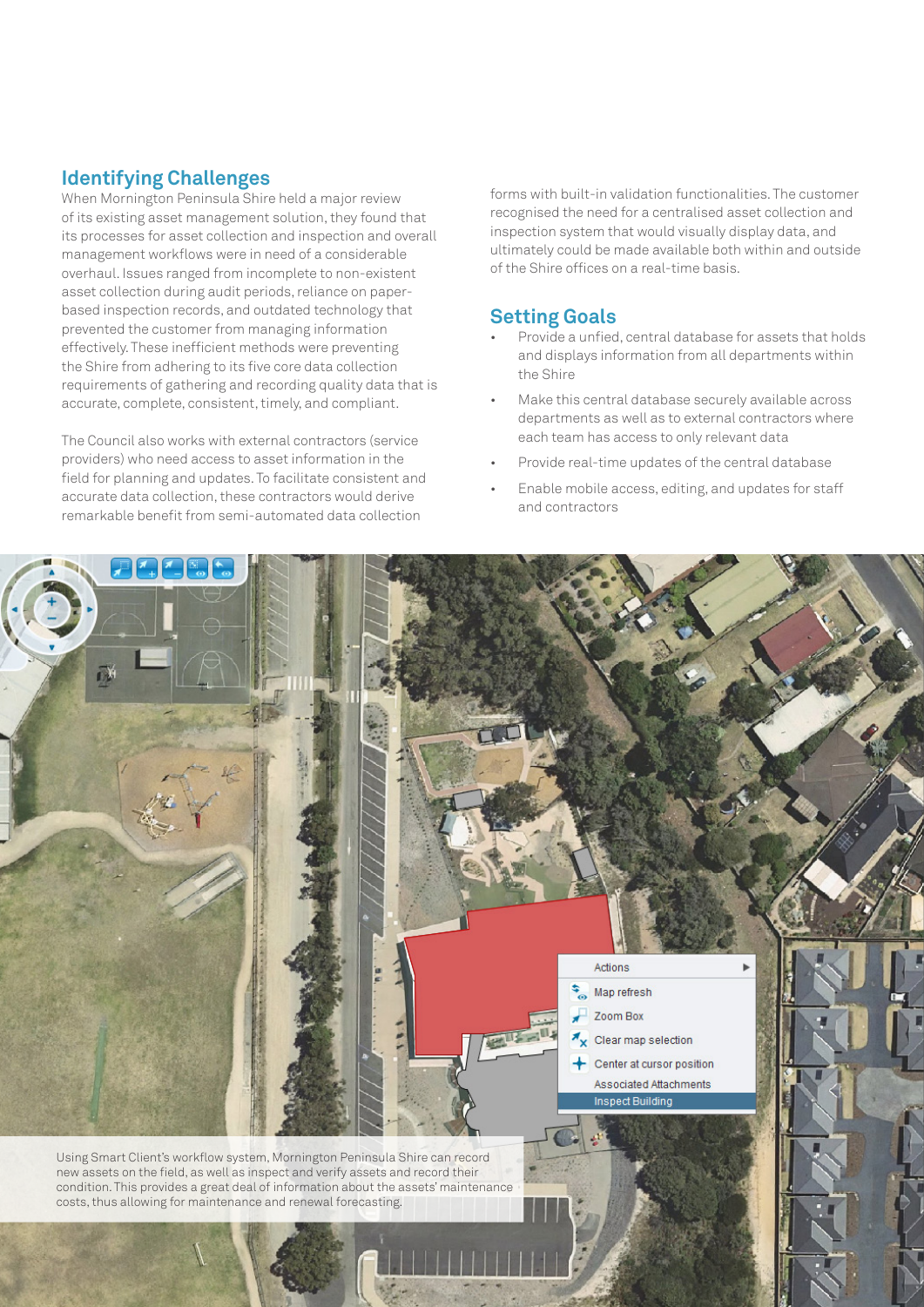- Eliminate data redundancies by enabling real-time updates that are reflected to internal and external staff
- Build workflows for online and offline modes, as the Council spreads to areas where 3G coverage does not exist yet
- Create simple and easy-to-use workflows for non-GIS personnel

## **Realising Results**

Mornington Peninsula Shire has leveraged Hexagon Geospatial's products and services within its GIS department for more than 10 years. When the need for a geo-enabled, front-end asset data collection and validation system arose, the Council looked to Hexagon Geospatial to provide a solution. Hexagon Geospatial deployed a smart solution based on GeoMedia® Smart Client that enables the Council to collect, manage, and share data securely within and outside its departments.

Hexagon Geospatial's GeoMedia Smart Client solution provides the functionality in a relational database, holding all asset information in a centralised location. The new system manages tens of thousands of records of all Council assets, such as buildings and its internal components, as well as outdoor assets such as signs, barbeques, bins, sporting fields, courts, and trails. All assets are associated with geometry information and attribute data collected in the field by service providers.

GeoMedia Smart Client is now the single tool for users collecting data in the field. Information is made available to internal personnel and external contractors alike. The application's ease of use enables even inexperienced GIS users to exploit the wealth of information contained in the database. As a result, daily work has become more efficient, with time saved during data updates that can now be done on the fly. The data is validated upon entry, thereby ensuring error-free datasets. Custom workflows have been built to meet the Council's requirements for collection, inspection, and management of all assets. These workflows are now deployed to internal personnel and service providers.

Davey Smith, project manager of Renewal Planning at Mornington Peninsula Shire, states, "Hexagon Geospatial's solution has eliminated the cumbersome process of extracting data from the GIS/asset management system, translating this data to a format suitable for the maintenance contractors; and then, after they have processed the data, translating the data back into our GIS format and extracting the attribute data for uploading into the asset management system. GeoMedia Smart Client uses workflows to connect directly into the appropriate



for Mornington Peninsula Shire, - the device's native camera capabilities can be used, taking photos of the assets on the field, and attaching them to their respective assets or asset categories.

... GeoMedia Smart Client uses workflows to connect directly into the appropriate databases, saving a great amount of time and effort.